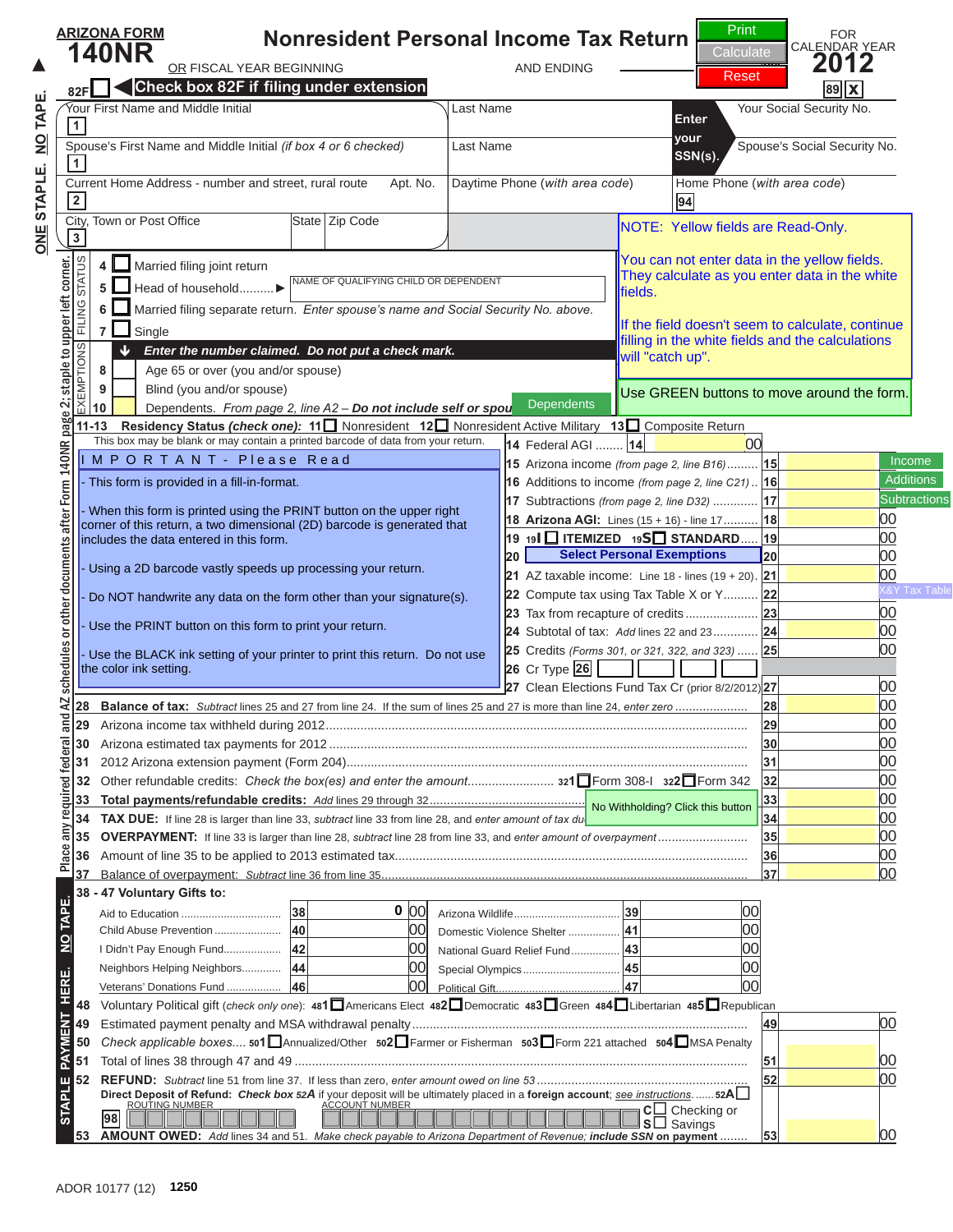|                                      |                                                                                                                                                                                                                                                                                                | List children and other dependents. If more space is needed, attach a separate sheet. |                     |            | NO. OF MONTHS LIVED        |                        |                         |  |  |  |  |
|--------------------------------------|------------------------------------------------------------------------------------------------------------------------------------------------------------------------------------------------------------------------------------------------------------------------------------------------|---------------------------------------------------------------------------------------|---------------------|------------|----------------------------|------------------------|-------------------------|--|--|--|--|
|                                      | FIRST AND LAST NAME                                                                                                                                                                                                                                                                            | SOCIAL SECURITY NO.                                                                   | <b>RELATIONSHIP</b> |            | IN YOUR HOME IN 2012       |                        |                         |  |  |  |  |
|                                      |                                                                                                                                                                                                                                                                                                |                                                                                       |                     |            |                            |                        | <b>Return to Page 1</b> |  |  |  |  |
|                                      |                                                                                                                                                                                                                                                                                                |                                                                                       |                     |            |                            | A2                     |                         |  |  |  |  |
|                                      | A3 a Enter the names of the dependents listed above who do not qualify as your dependent on your federal return:                                                                                                                                                                               |                                                                                       |                     |            |                            |                        |                         |  |  |  |  |
|                                      | b Enter dependents listed above who were not claimed on your federal return due to education credits:                                                                                                                                                                                          |                                                                                       |                     |            |                            |                        |                         |  |  |  |  |
|                                      | <b>PART B: Arizona Percent of Total Income</b>                                                                                                                                                                                                                                                 |                                                                                       |                     |            |                            |                        |                         |  |  |  |  |
|                                      | <b>B4</b> Check box B4 if married and you are the spouse of an active duty military member                                                                                                                                                                                                     |                                                                                       |                     |            | 2012 FEDERAL               |                        | 2012 ARIZONA            |  |  |  |  |
|                                      | who qualifies for relief under the Military Spouses Residency Relief Act  B4                                                                                                                                                                                                                   |                                                                                       |                     |            | Amount from Federal Return |                        | Source Amount Only      |  |  |  |  |
|                                      |                                                                                                                                                                                                                                                                                                |                                                                                       |                     | <b>B5</b>  | 00                         |                        |                         |  |  |  |  |
| B6                                   |                                                                                                                                                                                                                                                                                                |                                                                                       |                     | <b>B6</b>  | 00                         |                        |                         |  |  |  |  |
| В7                                   |                                                                                                                                                                                                                                                                                                |                                                                                       |                     | B7         | 00                         |                        |                         |  |  |  |  |
| B8                                   |                                                                                                                                                                                                                                                                                                |                                                                                       |                     | B8         | 00                         |                        |                         |  |  |  |  |
| <b>B</b> 9                           |                                                                                                                                                                                                                                                                                                |                                                                                       |                     | <b>B9</b>  | 00                         |                        |                         |  |  |  |  |
| <b>B</b> 10                          |                                                                                                                                                                                                                                                                                                |                                                                                       |                     | <b>B10</b> | 00<br>00                   |                        |                         |  |  |  |  |
| <b>B11</b>                           | Rents, royalties, partnerships, estates, trusts, small business corporations from federal Schedule E. B11                                                                                                                                                                                      |                                                                                       |                     |            | 00                         |                        |                         |  |  |  |  |
| <b>B12</b><br><b>B</b> 13            |                                                                                                                                                                                                                                                                                                |                                                                                       |                     | <b>B12</b> | 00                         |                        |                         |  |  |  |  |
|                                      |                                                                                                                                                                                                                                                                                                |                                                                                       |                     |            | 00                         |                        |                         |  |  |  |  |
|                                      | B15 Federal adjusted gross income. Subtract line B14 from line B13 in the FEDERAL column  B15                                                                                                                                                                                                  |                                                                                       |                     |            | 00 <sup>1</sup>            |                        |                         |  |  |  |  |
|                                      | B16 Arizona income: Subtract line B14 from line B13 in the ARIZONA column. Enter here and on the front of this form on line 15                                                                                                                                                                 |                                                                                       |                     |            |                            | <b>B16</b>             |                         |  |  |  |  |
|                                      |                                                                                                                                                                                                                                                                                                |                                                                                       |                     |            |                            | <b>B17</b>             |                         |  |  |  |  |
|                                      | <b>PART C: Additions to Income</b>                                                                                                                                                                                                                                                             |                                                                                       |                     |            |                            |                        |                         |  |  |  |  |
|                                      |                                                                                                                                                                                                                                                                                                |                                                                                       |                     |            |                            |                        |                         |  |  |  |  |
|                                      |                                                                                                                                                                                                                                                                                                |                                                                                       |                     |            |                            |                        |                         |  |  |  |  |
|                                      |                                                                                                                                                                                                                                                                                                |                                                                                       |                     |            |                            | C <sub>18</sub><br>C19 |                         |  |  |  |  |
|                                      |                                                                                                                                                                                                                                                                                                |                                                                                       |                     |            |                            | C <sub>20</sub>        |                         |  |  |  |  |
|                                      |                                                                                                                                                                                                                                                                                                |                                                                                       |                     |            |                            | C <sub>21</sub>        |                         |  |  |  |  |
|                                      | <b>PART D: Subtractions From Income</b>                                                                                                                                                                                                                                                        |                                                                                       |                     |            | <b>Return to Page 1</b>    |                        |                         |  |  |  |  |
|                                      |                                                                                                                                                                                                                                                                                                |                                                                                       |                     |            | 00                         |                        |                         |  |  |  |  |
|                                      |                                                                                                                                                                                                                                                                                                |                                                                                       |                     | <b>D23</b> | $00\,$                     |                        |                         |  |  |  |  |
|                                      |                                                                                                                                                                                                                                                                                                |                                                                                       |                     |            | 00                         |                        |                         |  |  |  |  |
| D <sub>25</sub>                      |                                                                                                                                                                                                                                                                                                |                                                                                       |                     |            | 00                         |                        |                         |  |  |  |  |
| D <sub>26</sub>                      |                                                                                                                                                                                                                                                                                                |                                                                                       |                     |            |                            | <b>D26</b>             |                         |  |  |  |  |
| D27                                  | Interest on U.S. obligations such as U.S. savings bonds and treasury bills included in the ARIZONA column                                                                                                                                                                                      |                                                                                       |                     |            |                            | D <sub>27</sub>        |                         |  |  |  |  |
| D <sub>28</sub>                      |                                                                                                                                                                                                                                                                                                |                                                                                       |                     |            |                            | D <sub>28</sub>        |                         |  |  |  |  |
| D <sub>29</sub>                      |                                                                                                                                                                                                                                                                                                |                                                                                       |                     |            |                            | D <sub>29</sub>        |                         |  |  |  |  |
| <b>D30</b>                           |                                                                                                                                                                                                                                                                                                |                                                                                       |                     |            |                            | D30                    |                         |  |  |  |  |
| D31                                  |                                                                                                                                                                                                                                                                                                |                                                                                       |                     |            |                            | D31                    |                         |  |  |  |  |
|                                      |                                                                                                                                                                                                                                                                                                |                                                                                       |                     |            |                            | D32                    |                         |  |  |  |  |
|                                      | <b>Part E: Last Name(s) Used in Prior Years</b> – if different from name(s) used in current year                                                                                                                                                                                               |                                                                                       |                     |            |                            |                        |                         |  |  |  |  |
| E33                                  |                                                                                                                                                                                                                                                                                                |                                                                                       |                     |            |                            |                        |                         |  |  |  |  |
| RE                                   | I have read this return and any attachments with it. Under penalties of perjury, I declare that to the best of my knowledge and belief, they are<br>true, correct and complete. Declaration of preparer (other than taxpayer) is based on all information of which preparer has any knowledge. |                                                                                       |                     |            |                            |                        |                         |  |  |  |  |
| 띞                                    | →<br>YOUR SIGNATURE                                                                                                                                                                                                                                                                            |                                                                                       | <b>DATE</b>         |            | <b>OCCUPATION</b>          |                        |                         |  |  |  |  |
| SIGN<br>ш<br>$\overline{\mathbf{S}}$ | SPOUSE'S SIGNATURE                                                                                                                                                                                                                                                                             |                                                                                       | <b>DATE</b>         |            | SPOUSE'S OCCUPATION        |                        |                         |  |  |  |  |

PAID PREPARER'S TIN PAID PREPARER'S ADDRESS PHONE NO.

If you are also sending a payment, mail to Arizona Department of Revenue, PO Box 52016, Phoenix, AZ 85072-2016 (PO Box 29204, Phoenix, AZ 85038-9204 if your return has a barcode). If you are not sending a payment, mail to Arizona Department of Revenue, PO Box 52138, Phoenix, AZ 85072-2138 (PO Box 29205, Phoenix, AZ 85038-9205 if your return has a barcode).  $\boldsymbol{\zeta}^{''}$